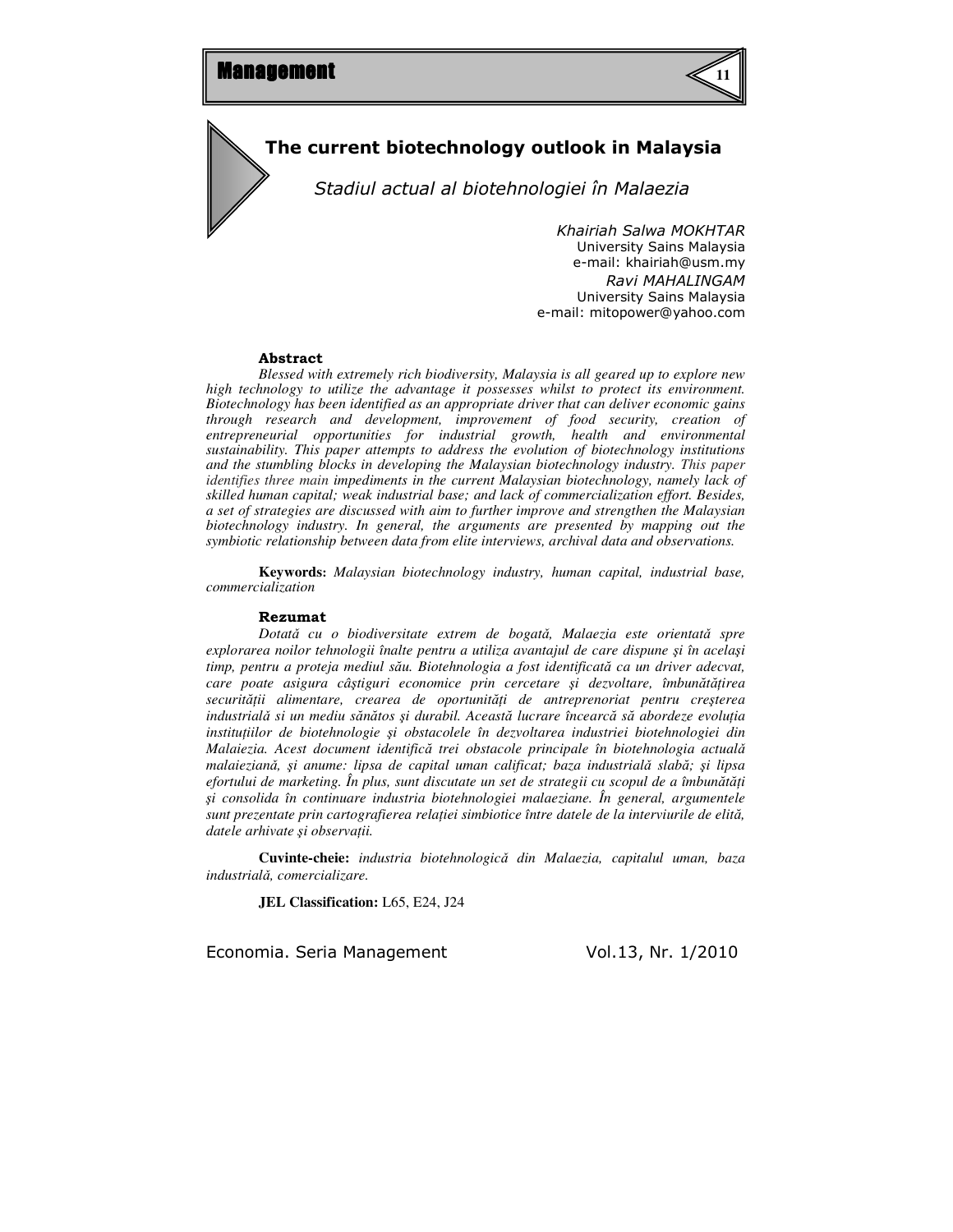

## Introduction

n the last 50 years, Malaysian economy has been transformed from a protected low income supplier of raw materials to a middle income emerging multi-sector market economy driven by manufactured exports, particularly electronics and semiconductors. The transition of Malaysian economy is a fascinating story with a dramatic history that challenges many conventional models of national development. During the pre-independence period, Malaysian economy was largely dependent on mining, agriculture and plantation. In plantation industry, rubber was one of the most sought after product, in regard of the development of automobile industry in industrial countries, especially in the United States (Drabble, 2000). Hence the rubber industry, combined with expansion of tin mining industry, made Malaysia one of the most prosperous economy of the era. I

 After independence, Malaysian economy moved into a rapid development zone, especially in the 1960s, where the traditional export economy was renewed by a very successful program of replanting rubber estates and production of palm oil. In the 1970s and 1980s, the most important source of Malaysian economic growth has been the development of a substantial oil and natural gas industry.<sup>1</sup> During the same period of time, Malaysia followed the footsteps of the Asian Tigers (Singapore, Hong Kong and South Korea) and committed itself to transition from reliance on mining and agriculture to manufacturing, particularly in electronics and textiles.<sup>2</sup> With Japan's assistance, Malaysia's manufacturing and heavy industries flourished in a matter of years. As a result, Malaysia experienced one of the highest growth rates of about 8 percent per annum from the mid-1980s until 1997 before the country was hit with the Asian economic crisis. However, it rebounded commendably, registering annual growth ranging from 4 to 5% since 1999.<sup>3</sup>

In the new millennium, biotechnology along with information technology has emerged as a powerful technology that shows big potential for a number of economic sectors. The convergence of these new technologies provides a greater opportunity to develop better strategies and approaches to deal with current and future economic challenges in the fields like agriculture, medicine, food processing, environmental protection, mining, and even nanoelectronics (Zylstraa and Kukor, 2005). Besides, biotechnology has proven to be an industry that able to generate huge amount of revenues. For instance, the global biotech industry grew by 10.6% in 2007 to reach a value of RM611.6 billion. And by 2012, the market is forecasted to have a value of RM983.5 billion, an increase of  $60.5\%$  than 2007.<sup>4</sup> While in Malaysia, the global research house Frost & Sullivan predicted that the biotechnology industry would able to generate RM45 billion in revenues by 2013, at an average rate of 15 per cent annually.<sup>5</sup> This certainly has prompted the Malaysian Government to recognise biotechnology as one of the key strategic drivers that will propel the nation's social and economic development further.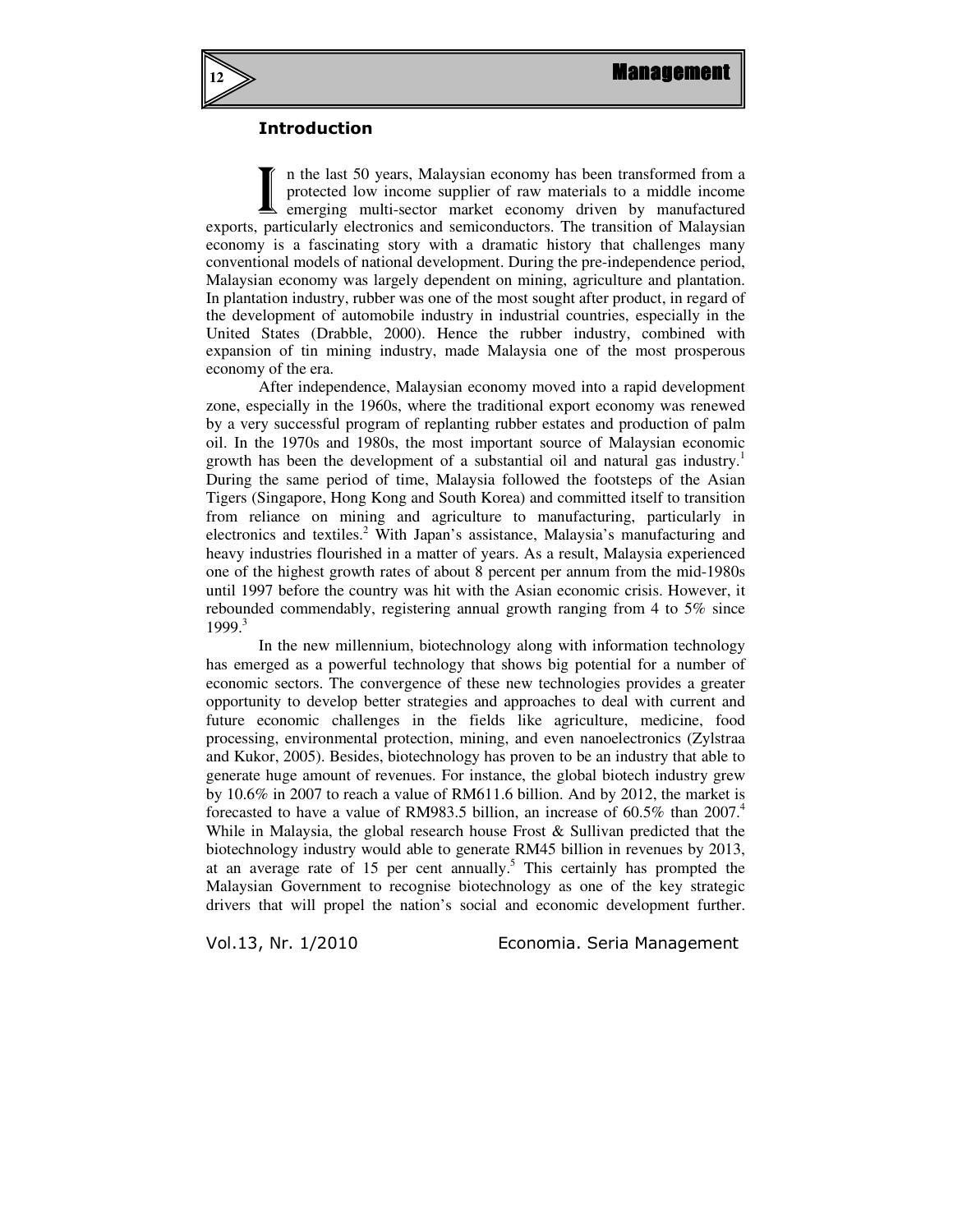

Furthermore, biotechnology is expected to expand societal well being and wealth creation by unlocking the value of the country's natural resources and human capital talents.

### Importance of biotechnology to Malaysia

IBIS*World* in its Global Biotechnology Industry report defined biotechnology as "The application of science and technology to living organisms as well as parts, products, models thereof, to alter living or non-living materials for the production of knowledge, goods and services".<sup>6</sup> Actually, biotechnology is not something new as it has been practiced since thousands of years ago, for instance using yeast in bread, beer and wine production. Furthermore, bacteria were used to extract minerals from ore, in agriculture and manufacturing industry to produce food, chemicals, medicines and many other products that have been of benefit in many areas including nutrition, and human and animal health (Duffy, 2001). Over the time, this technology was further improved through the use of more advanced techniques of modern biotechnology which can be used to enhance both quality and quantity of the product (Maliro, 2001).

In Malaysia, biotechnology, by virtue of its nature, has much to offer for the sustainable development in agriculture, environment, bio-industries and other sectors. Since Malaysia is an agriculture country, there is a real need to engage biotechnology to avoid losing boat with bigger industrial players. Today, the agricultural sector contributes about 9.7 percent to the overall gross domestic product (GDP) of Malaysia.<sup>7</sup> However, the Malaysian agricultural sector is facing two major challenges. The first are in the realm of addressing national food security, as to produce sufficient amount of food to meet the national needs.<sup>8</sup> Currently, the country is unable to produce sufficient amount of food for the population, which led to an increase in the import of food. For instance, local rice production are only capable to cater approximately 60-65% of domestic requirements.<sup>9</sup> Therefore, the shortfall is being supplemented by imported rice from other countries like Thailand and Philippines. According to a respondent, the second major challenge is related to creating wealth for the nation through production of value added food and food products, which are more competitive in the open market, and to support the manufacturing sector through production of sufficient amount of raw materials. Hence, a crucial injection of new high technology is required to transform the agricultural sector to be more productive especially in meeting the specified two challenges.

Besides, Malaysia is blessed with rich biodiversity and natural resources that are useful as a basis for the biotechnology research and development  $(R&D)$ . In fact, Malaysia is ranked 12th in the mega-diversity countries, creating the necessary motivation to develop a biotechnology industry (Badawi, 2007). The extremely rich biodiversity and natural resources indicates that Malaysia has a rich gene pool comprising of an estimated 15500 known species of plants, 300 species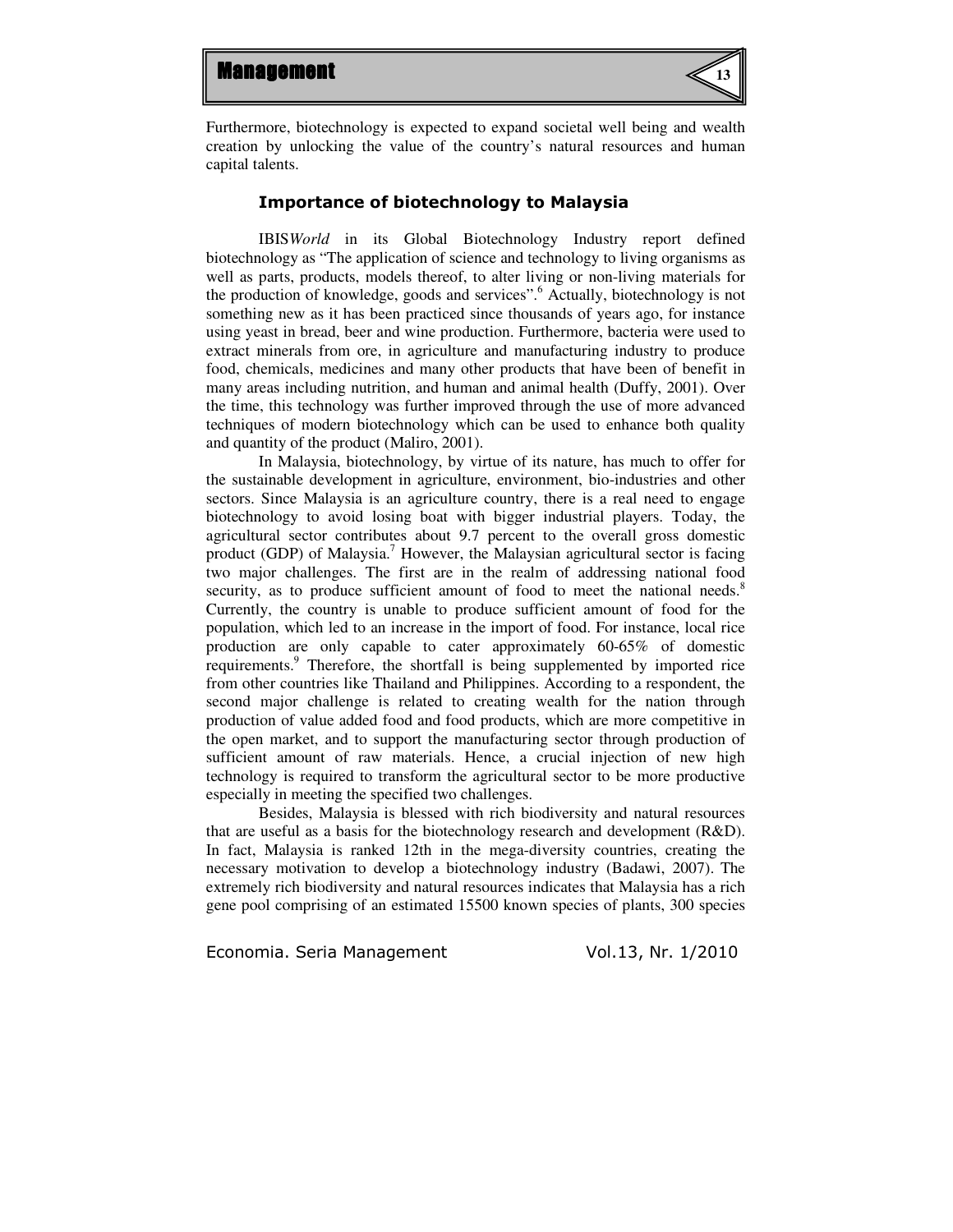

of mammals, 150000 species of invertebrates with insects being the largest single group, 1200 species of butterflies, 12000 species of moths and over 8000 species of fishes (Latiff and Zakri, 2000). These genetic resources have long been a source of important raw materials in agriculture and medicine. The rapid advancement in biotechnology has increased the potential uses of genetic resources and their economic value. For example, the global bulk drugs industry which utilises genetic resources to develop new and improved drugs was estimated to be worth RM276.5 billion in 2005 and is expected to rise at a compounded annual growth rate (CAGR) of 10.6% by the end of 2009.<sup>10</sup> Furthermore, it has been reported that  $33\%$ of drug products in the highly industrialised countries are derived directly from plants and most of these are tropical plants growing in equatorial countries such as Malaysia (Jusoh, 2006).

In consideration of these opportunities and challenges, Malaysia has certainly identified biotechnology as an appropriate vehicle that can deliver economic gains through research and development. With the strong backing of natural resources, Malaysia is all set to venture into this high technology that are able to improve food security, promote the sustainable use of natural resources and at the same time create new business opportunity and employments.

## Development of Biotechnology Institutions in Malaysia

Generally, biotechnology development in Malaysia can be categorized, (Figure 1), into four main phases; first phase was prior to 1995, second phase was from 1995-2000 and third phase was from 2001-2005 and fourth phase was beyond 2006. The first phase of biotechnology development in Malaysia began with the establishment of basic infrastructures, necessary equipments and set up, in addition to basic expertise to undertake biotechnology research and development (R&D). In the beginning, number of research institutions such as Malaysian Agricultural Research and Development Institute (MARDI), Rubber Research Institute of Malaysia (RRIM), Palm Oil Research Institute of Malaysia (PORIM), Universiti Putra Malaysia (UPM), Universiti Sains Malaysia (USM) and Universiti Kebangsaan Malaysia (UKM) were assigned to carry out the  $R&D.<sup>10</sup>$  Furthermore, a National Working Group on Biotechnology was set up under the Ministry of Science, Technology and Environment (MOSTE) to oversee and coordinate biotechnology activities in the country.

During the second phase of development, implementation of the national agenda on biotechnology was further enhanced with the establishment of the National Biotechnology Directorate (NBD) under MOSTE. The objective of the directorate is to spearhead the development of biotechnology in Malaysia through research and related activities directed at commercializing biotechnology, and to establish Malaysia as a leading centre for biotechnology industry. At the same time, Biotechnology Cooperative Centers (BCC) which falls under NBD was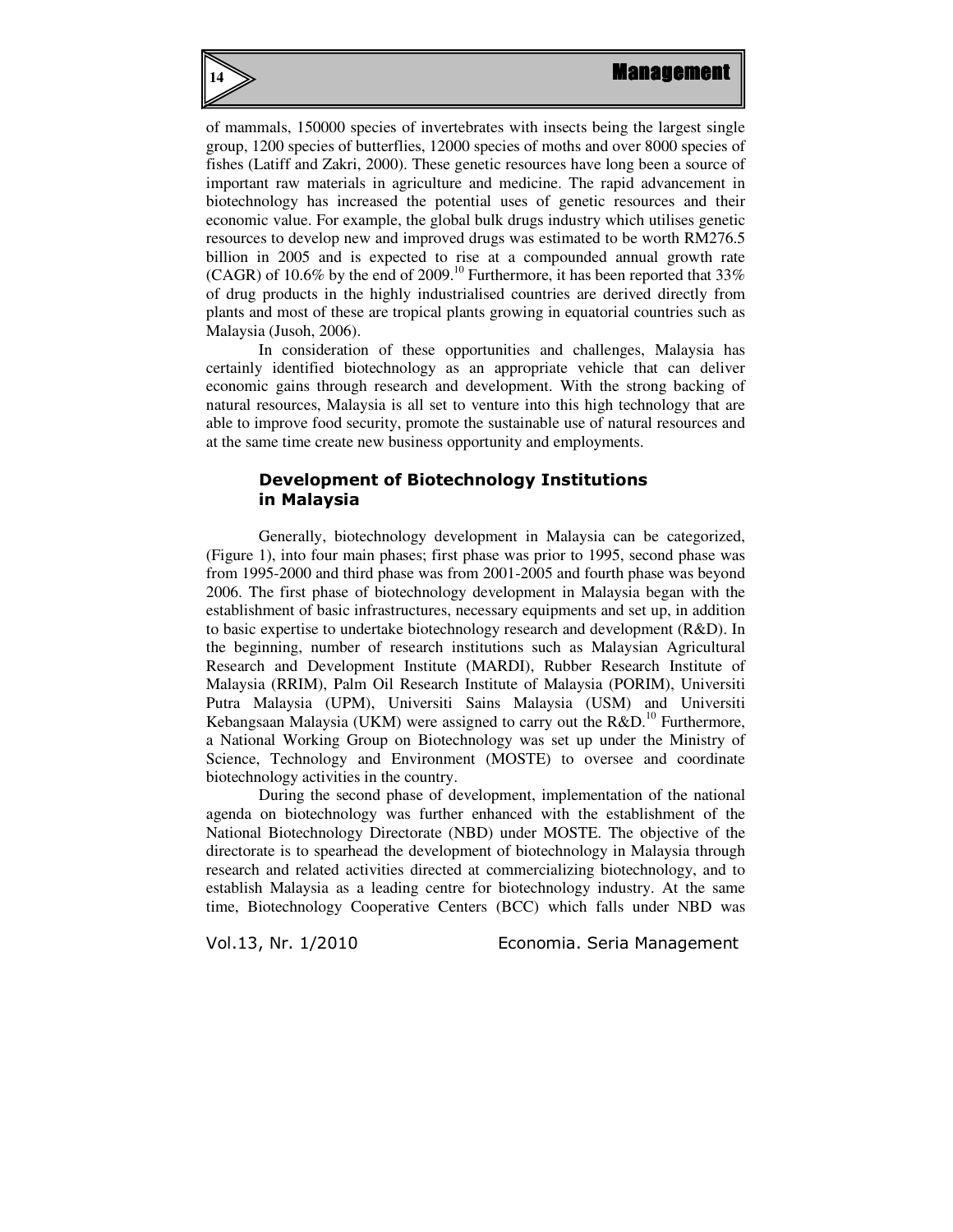

established to assist in coordinating the National Programme in Biotechnology; developing a network among universities, research institutions and industries, and accelerate the diffusion of knowledge to the relevant industry. Besides the BCC system, another mechanism called the Contact Group Programme was also established by NBD to facilitate direct communication and linkage with participating institutions of the public and the private sectors.

During the third phase of development, MOSTE proposed the establishment of three national institutes that specializes in R&D with national strategic importance. But after further studies and research, the Ministry proposed that these institutes to be developed within a Malaysian Biotechnology Cluster, known as BioValley Malaysia that are expected to best assure the success of the institutes. Furthermore, the formation of BioValley was expected to accelerate the research and commercialization of technologies that are crucial for the development of Malaysia's regional and global competitiveness in the industry. The BioValley Strategic Plan was developed through collaboration between the National Biotechnology Directorate and Massachusetts Institute of Technology (MIT), through the Malaysia-MIT Biotechnology Partnership Program (MMBPP). A joint workshop was held from 29 January to 2 February 2001 which was attended by fifty three Malaysian experts from research institutions, universities, and industry.<sup>12</sup> The plan was based on the cluster concept where groups of specialized companies support each other to create a center of excellence. Companies within the cluster can take advantage of the presence of physical infrastructures, facilities, human resource, entrepreneurship and sharing of ideas to enable them to compete at a global level.

In May 2003, BioValley was launched by then Prime Minister, Tun Dr.Mahathir Mohammad. But soon after its launch, there was no much development or progress in the BioValley as expected. Although the plan was drawn up by famed Japanese architect Kisho Kurokawa, the project was shrouded by problems (Cyranosk, 2005). So much so that the plan had been overhauled and a new strategy unveiled. On April 28, 2005, the former Prime Minister of Malaysia, Tun Abdullah Ahmad Badawi launched the National Biotechnology Policy to stimulate the biotechnology sector into a new economic engine to enhance prosperity and wellness of the nation by 2020. To implement the policy, the Malaysian Biotechnology Corporation (MBC) was created as a one stop agency to spearhead the development of the sector, including coordination of regulatory policy among different agencies. MBC is overseen by an Implementation Council and advised by an International Advisory Panel, both under the leadership of the Prime Minister of Malaysia. MBC, which come under the purview of the Ministry of Science, Technology and Innovation (MOSTI), are responsible to facilitate the market driven R&D and commerce via funding and industry development services; and catalyzing commercial spin offs to the private sector (Ahmad, 2005). As a continuous effort to develop biotechnology industry, government of Malaysia has introduced a mechanism called BioNexus. BioNexus is essentially a network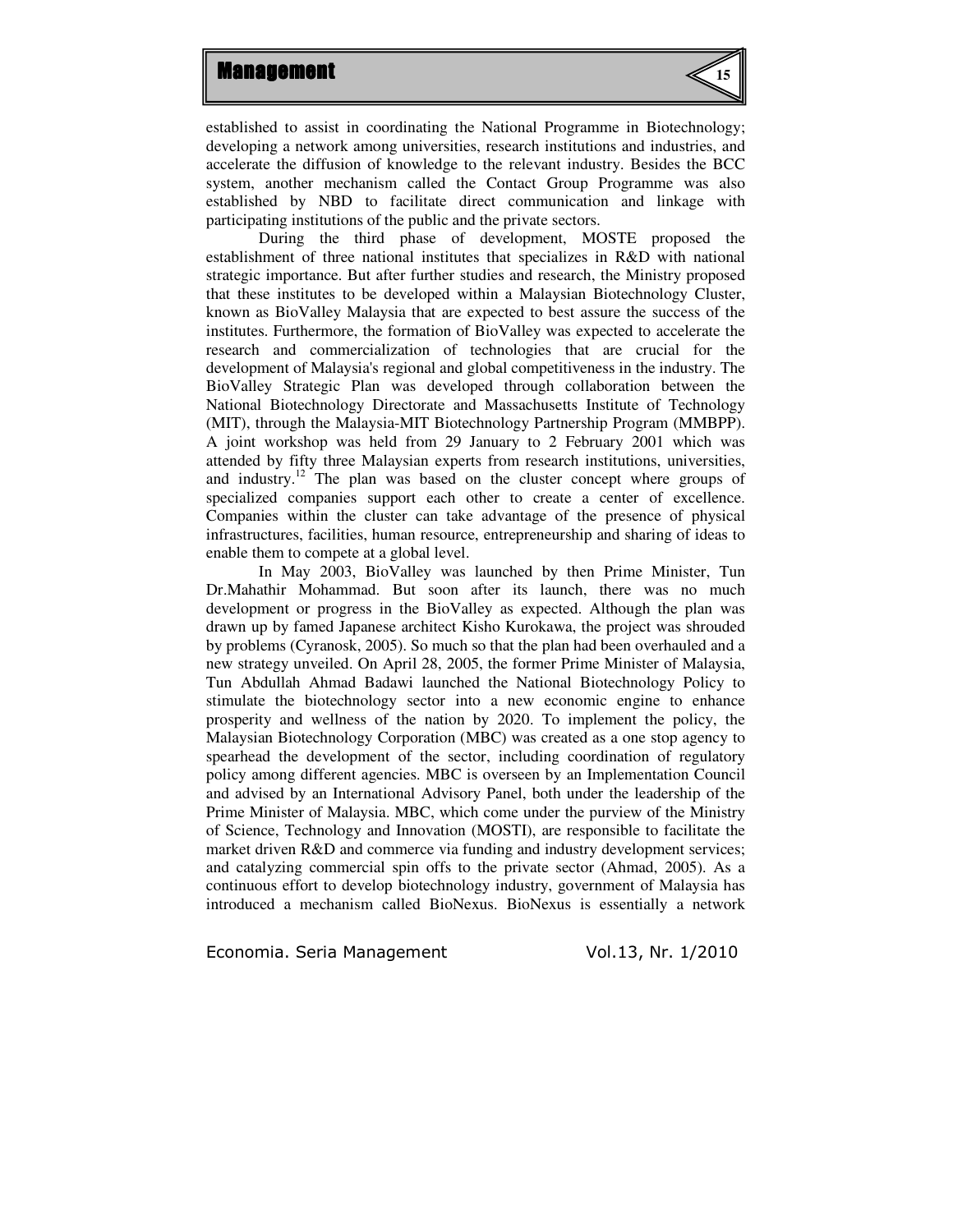

**16**

of 'centre of excellence' throughout the country, comprising companies and institutions which specialize in specific biotech subsectors (Yunus, 2006). As to date, three centres of excellence have been established as part of the BioNexus, namely the Centre of Excellence for Agro-biotechnology (MARDI and UPM); Centre of Excellence for Genomic & Molecular Biology (UKM); and Centre of Excellence for Pharmaceuticals & Nutraceuticals (USM and UPM).

The activities in the fourth phase of the development are best explained by the 9th Malaysia Plan (2006-2010) in particular, Chapter 6 of the Plan. Under the 9th Malaysia Plan, the government of Malaysia allocated US\$550 million for biotechnology development (Abdullah, 2006). The government recognizes the importance of a conducive regulatory framework to ensure the success of its biotechnology endeavor. In this regard, the promotion of foreign and domestic investments and close collaboration with foreign entities to access new technology, expertise and markets will be intensified. At the same time, efforts are being taken to improve the Intelectual Property (IP) policy and management framework in order to foster innovation and safeguard investment in the biotechnology sector.

## Stumbling-blocks in Malaysian Biotechnology

From a public policy perspective, we are still really in the world of expectations when we talk about biotechnology, especially in Malaysia. In Malaysia, the hype, expectations, and variations of prospect in biotechnology are often detailed in many different reports. However, the problem with biotechnology in Malaysia is that many of these expectations have not yet been realized except in very small ways. According to interviewed respondents, although the National Biotechnology Policy was well documented, the problems often arise in the implementation stage. This is largely due to the lack of skilled human capital, lack of industrial bases and many research products have no commercialization values.

Biotechnology is a multidisciplinary science and it is an area that needs high capacity of human resources to achieve substantial benefits. Biotechnologist apart from having a good basic knowledge of basic molecular biology requires knowledge in bioinformatics, information technology, engineering, statistics, genetic epidemiology, business management, product development and legal issues (Puchooa, 2004). Therefore, thrust five of the National Biotechnology Policy (NBP) focuses on building human capital in biotechnology through education and training.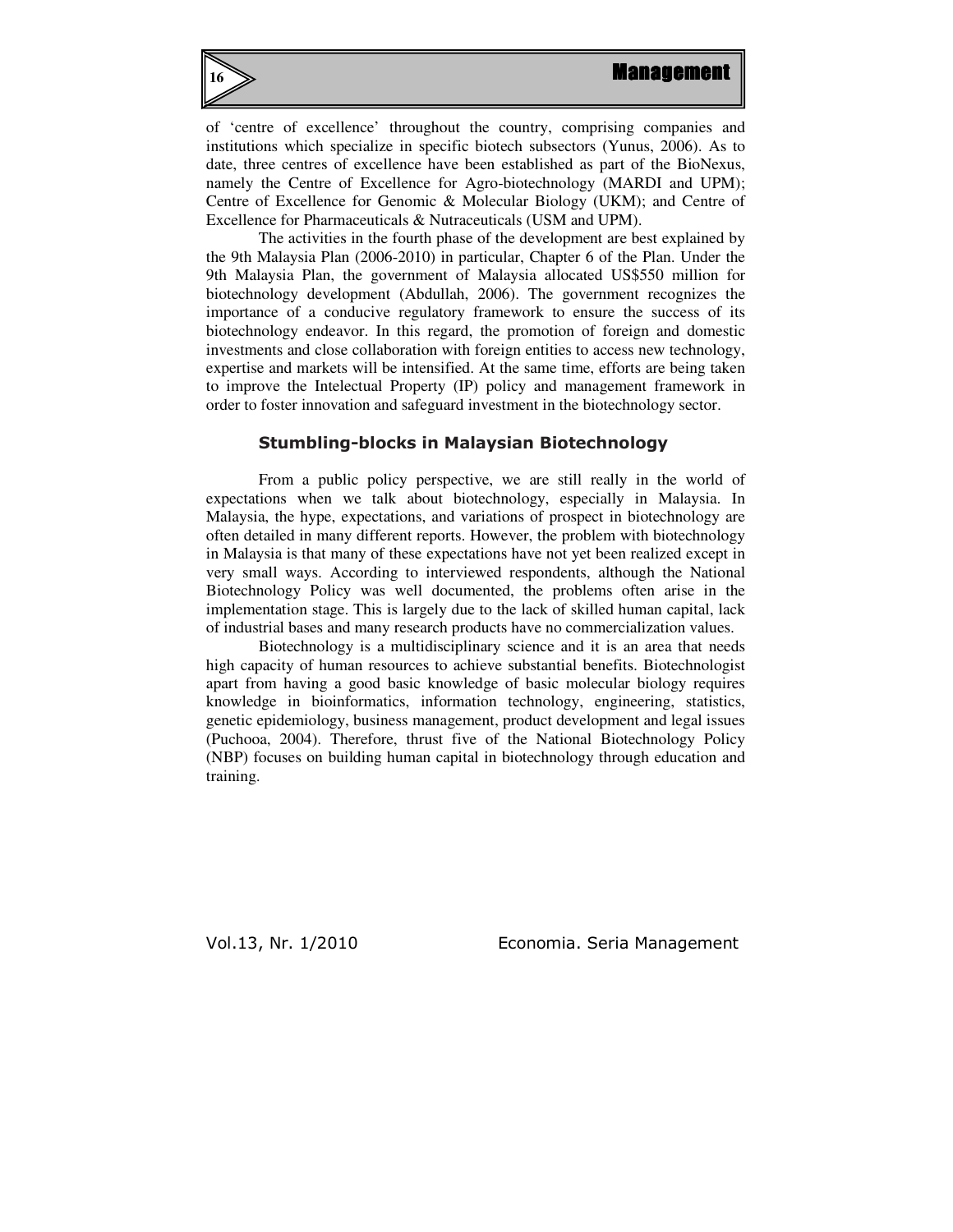



Improve Intellectual Property (IP) Policy & Management Framework



Economia. Seria Management Vol.13, Nr. 1/2010

**17**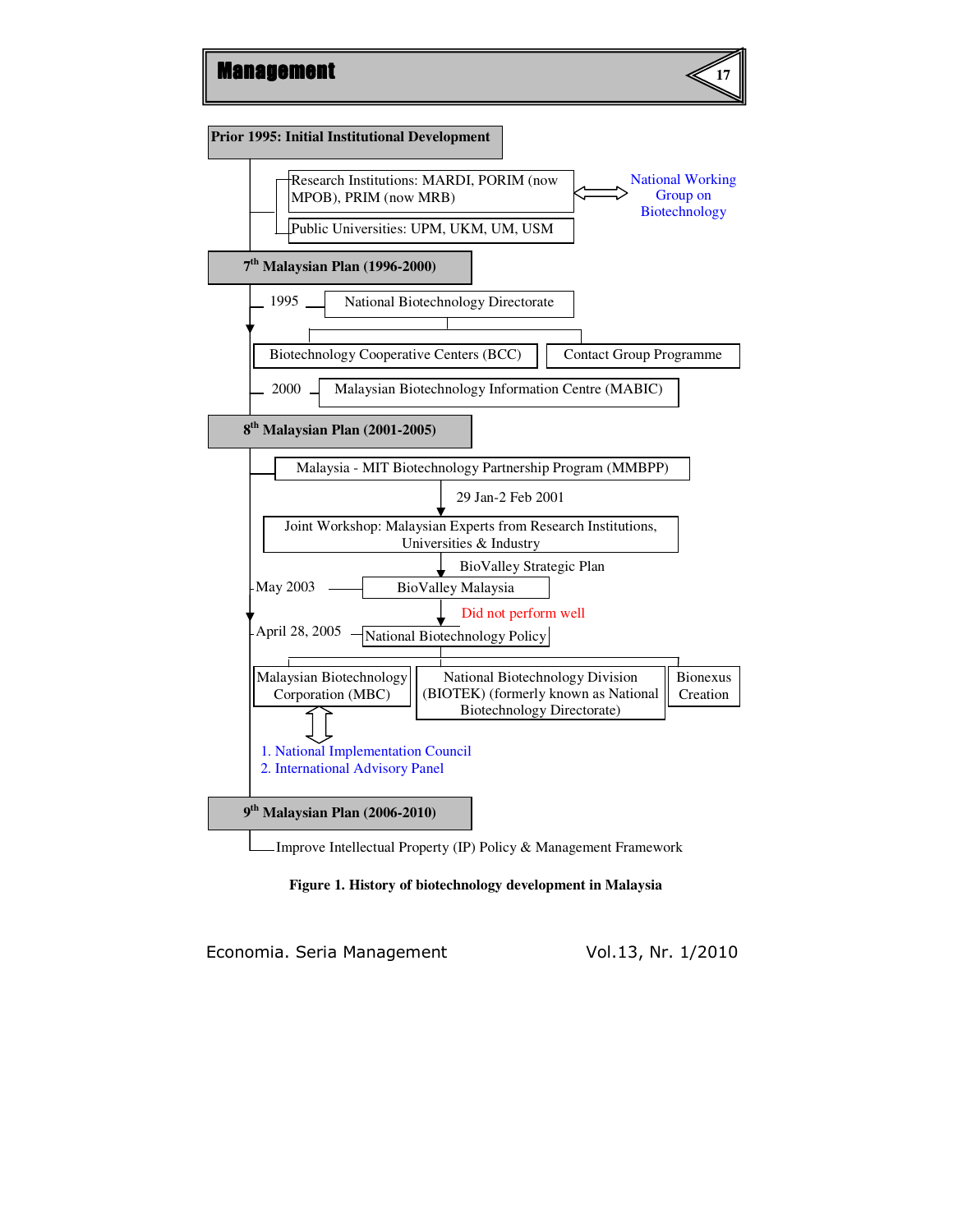

However, the current statistics shows that there is an alarming shortage of skilled manpower trained in biotechnology. According to the figures released by MOSTI, there were only 507 students graduated with minimum qualification of masters during the period of  $8<sup>th</sup>$  Malaysian Plan.

|                                     |                             |            |               | таше т       |
|-------------------------------------|-----------------------------|------------|---------------|--------------|
| <b>Priority</b>                     | <b>Graduates</b>            |            |               |              |
| <b>Areas</b>                        | <b>Post Doctoral</b>        | <b>PhD</b> | <b>Master</b> | <b>Total</b> |
| <b>Animal</b>                       | 3                           | 43         | 78            | 124          |
| <b>Plant</b>                        | 2                           | 5          | 13            | 20           |
| Food                                |                             | 8          | 26            | 34           |
| <b>Biopharmacy</b>                  |                             | 16         | 49            | 65           |
| <b>Medical</b>                      |                             | 28         | 58            | 86           |
| <b>Molecular Biology</b>            | $\mathcal{D}_{\mathcal{L}}$ | 32         | 95            | 129          |
| <b>Environment/industry</b>         |                             | 19         | 30            | 49           |
| <b>Total</b>                        |                             | 151        | 349           | 507          |
| $C_{2}$ $DIQTEV$ $MQSTI$ $(1.100T)$ |                             |            |               |              |

**Number of students graduated from top-down RMK-8 Research Project Table 1** 

*Source: BIOTEK, MOSTI (as May 2008)* 

Human capital in terms of fresh undergraduates is definitely not lacking in Malaysia as there are many universities and private colleges offering biotechnology courses at undergraduate level. As a result, an average of 1900 students majoring in biotechnology or biotechnology related programmes graduates from public higher learning institutes every year (see Table 2). But despite the huge number of fresh graduates, biotechnology companies in Malaysia is facing problem in securing the right candidate to fill various job portfolios. This is because these fresh graduates are very much lacking in hands-on experience and incomprehensive in meeting the demands of biotechnology companies. A respondent acknowledged that the problem actually lies deep within the Malaysian tertiary education system which is still practicing the traditional approach where the students are only trained academically while missing out soft skills needed by the industry. Hence, we can say that the human capital management in Malaysia is not equilibrium with the biotech industry's need and demand.

Although the focus on building human capital in biotechnology is vital and crucial step to fuel the growth of biotech industry, the effort is considered waste without having a strong industrial base. Obviously, Malaysia is lacking in this aspect which is important to absorb and train young scientist churned out from local and foreign universities. According to Malaysian Biotechnology Corporation (BiotechCorp), there were only 13 public-listed biotechnology and life-sciences companies in 2008, an increase of 18% than in 2007. At the same time, there were 92 companies with Bionexus status and most of them are small and medium size enterprises. The relatively small and feeble biotechnology industry in Malaysia is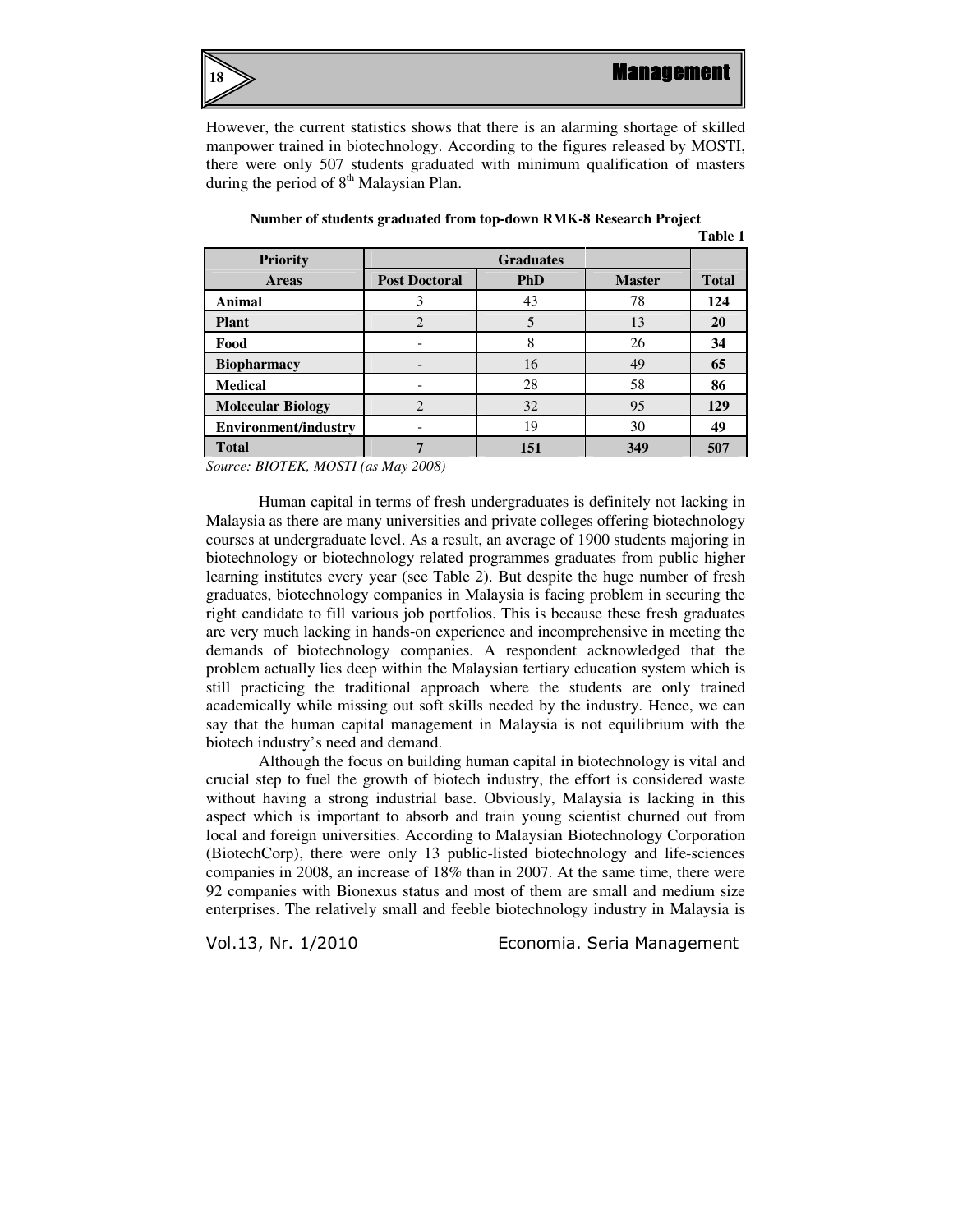

obvious with unimpressive market capitalization of RM 2.5 billion in 2007 and this figure decreased 32 percent in 2008 to RM1.7 billion.<sup>13</sup>

| Students graduated from the Public Higher Learning Institutes (Biotechnology and |  |  |  |  |
|----------------------------------------------------------------------------------|--|--|--|--|
| biotechnology related programmes)                                                |  |  |  |  |
| T11A                                                                             |  |  |  |  |

|                                      |                | 1 adie 2       |
|--------------------------------------|----------------|----------------|
|                                      | Academic       | <b>Session</b> |
| Field (B.Sc)                         | 2005/06        | 2006/07        |
| <b>Biochemistry</b>                  | 69             | 51             |
| <b>Molecular Biology</b>             | $\overline{0}$ | $\theta$       |
| <b>Microbiology</b>                  | 41             | 74             |
| <b>Plant Biotechnology</b>           | 33             | 23             |
| <b>Plant Science</b>                 | 162            | 183            |
| <b>Animal Science/ Zoology</b>       | 25             | 44             |
| <b>Food Science</b>                  | 726            | 472            |
| <b>Marine Science</b>                | 132            | 70             |
| <b>Bioinformatics</b>                | $\Omega$       | 16             |
| <b>Genetic</b>                       | 33             | 15             |
| <b>Pharmacy/Pharmacology</b>         | 256            | 327            |
| <b>Biotechnology</b>                 | 268            | 266            |
| <b>Forensic Science</b>              | 27             | 35             |
| <b>Biomedic</b>                      | 352            | 227            |
| <b>Total</b><br>--- -<br>.<br>$   -$ | 2124<br>.      | 1803           |

*Source: Ministry of Higher Education, Malaysia (MOHE)* 

Comparing to Australian biotechnology industry, the market capitalization of the health sector alone has reached RM110.9 billion, with the life science sector in particular growing in value by 81 percent over the past five years. According to a new PriceWaterhouseCoopers (PWC) BioForum biotech industry report, the market capitalization of the 111 Australian life science companies grew from RM28.7 billion to RM52 billion representing an 81 percent increase.<sup>14</sup> According to a respondent, the relatively weak biotechnology industrial base in Malaysia is a result of interest clash between the scientists and investors. Biotechnology is a huge investment industry and the profits can only be enjoyed after few years of operation. Investors who don't understand the complexity of the biological processes often become disillusioned and not interested in this industry. Apart from that, lack in number of locally available skilled and knowledge workers also shunned away the potential investors, who are willing to invest in neighboring countries like Singapore despite a higher set up cost.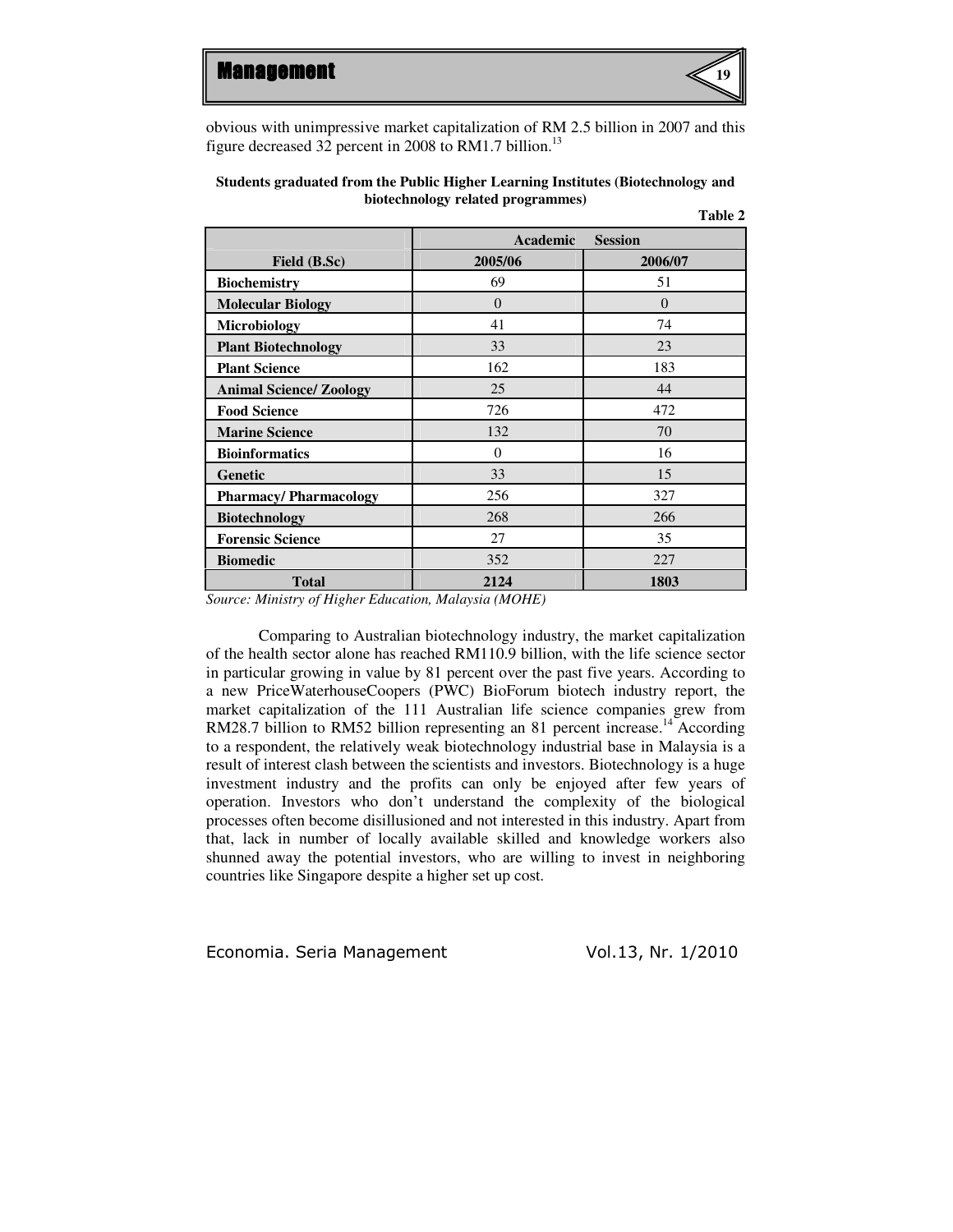In Malaysia, many researches are conducted mainly at public universities and public research institutes. Although the volume of researches is encouraging, the number of research products with commercialization value is disappointing. One of the factors that lead to lower commercialization in Malaysia is the fact that most researches are funded by the government or governmental agencies with only 0.68% university R&D funding coming from the industry as compared to the more advanced countries, such as Canada (11.8%), Germany (7.5%), UK (6.2%) and the USA (5.5%) (Jusoh, 2007). Typically, the government agencies won't provide proper guidelines compared to industries, which helps the local scientist to commercialize their products as most of them don't have sufficient knowledge about business, Intellectual Properties (IP), and marketing. Furthermore, commercialization also depends on the intention of the patent owners. Some patent owners apply for patents to protect future research rather than seek commercialization. At the same time, some products such as pharmaceuticals may require regulatory approvals from relevant authorities and this process can consume huge amount of money as well as time. As a result of bureaucracy, many scientists tend to shun away even if their research products have high commercialization value.

Comparison of the product commercialization in Malaysia with that of other countries with active biotechnology industry suggests that the lack of connectivity between the universities and research institutes with industries may hinder the commercialization activities. Rasli (2005) acknowledged that commercialization of R&D has not been traditionally a high priority of universities in Malaysia. During the  $7<sup>th</sup>$  and  $8<sup>th</sup>$  Malaysia Plans, only 5.1% out of 5232 R&D projects implemented were considered as having commercialization potential but none of them was commercialized on a national scale (Mokhtar, 2005). The key reason behind the poor university-industry linkage in Malaysia is due to the lack of biotechnology industrial base. The current biotechnology industries in Malaysia prefer to be labor intensive and not invest into R&D in technology to gain competitive advantage. A respondent states that even though universities in Malaysia begin to realize the importance of product commercialization, the effort to date has been quite modest.

Interviews with some of the prominent industrial players involved in the National Biotechnology Policy making process revealed that apart from the problems mentioned above, the Malaysian government still unable to fine-tune a proper working mechanism for the biotechnology industry. This is due to over consultations with the different interest groups such as academicians, scientists, and investors made government indecisive to make bold decisions and actions. Furthermore, some of the consultants engaged were foreign based and according to the respondents, these consultants taken easy way to reproduce the findings prepared by the local consultants with some adjustments. Although the foreign consultants have included new ideas and suggestions, the respondents clearly felt that they have overdone with the documents since they doesn't know the

**20**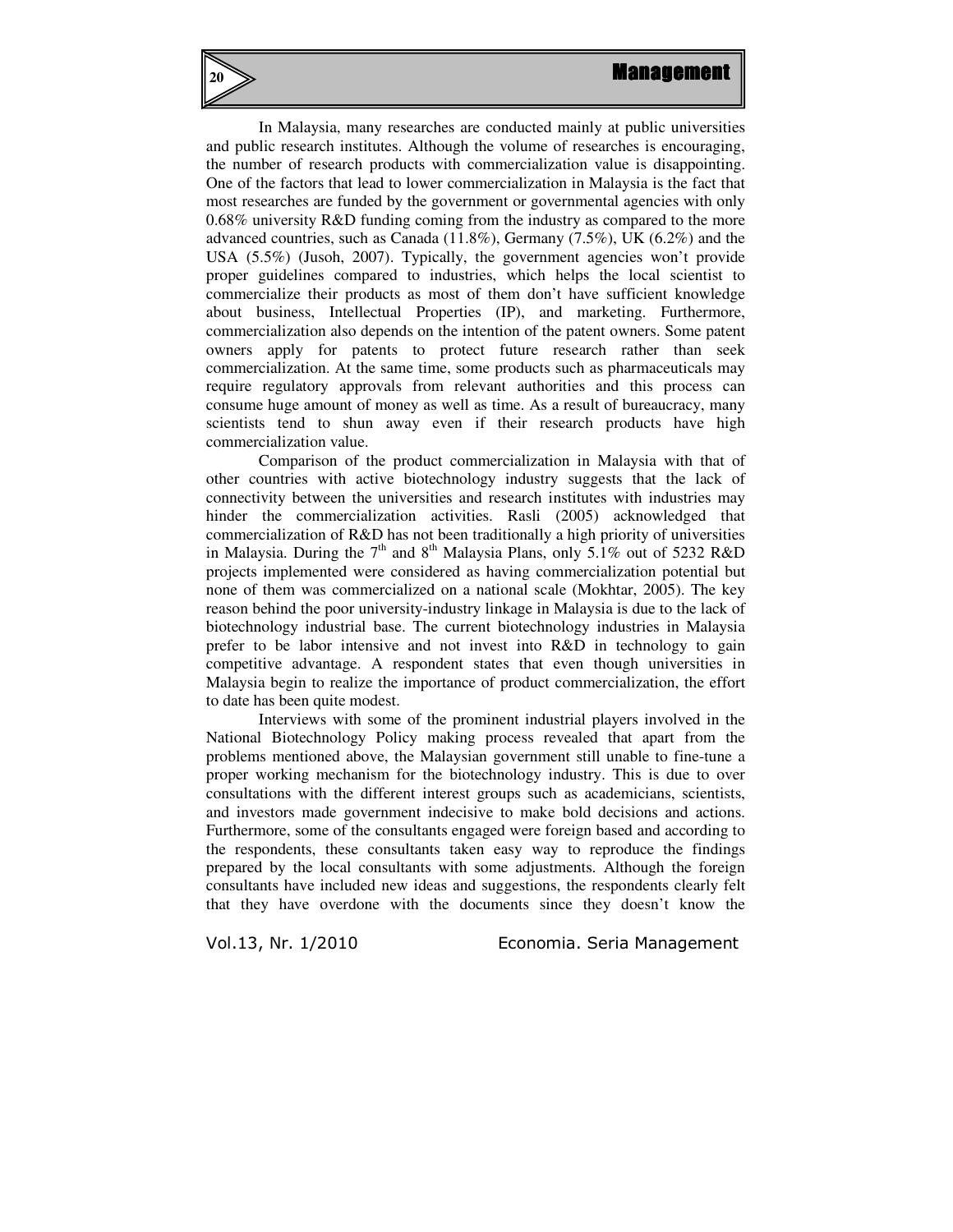

environment and real situation about Malaysian biotechnology industry. Hence, many of the suggestions were only good in paper and impractical in the real situation.

### Strategies to strengthen the biotechnology industry

Although there are some hiccups in the current biotechnology sector in Malaysia, the government strongly regards biotechnology as a technology which is not only important for the economical well-being but also for a clean, efficient and pollution-free environment. In order to accomplish the full potential of biotechnology with significant impact on society, Malaysia should begin to create environment conducive for R&D and innovations to achieve the perceived agenda and objectives. There is severe need in dynamic adjustments, both at institutional as well as at social levels in Malaysia. But first and foremost, the government itself must change its approach and strategies in developing the biotechnology industry.

All this while, the Malaysian government has been practicing the 'functional industrial policy' when developing the biotechnology industry. The 'functional industrial policy' refers to a policy by which the state confines itself to stimulating an ideal market by fulfilling general economic functions (Haque, 2007). Contrary to much developed countries like Japan and Singapore, their biotechnology industry was developed through the 'sectoral industrial policy' approach. The 'sectoral industrial policy' refers to a policy by which the state directs resources to targeted industries identified as crucial for their future competitiveness (Nolan and Pack, 2003). For a developing country with limited capital and relatively small market size, it is sometime argued that Malaysia should begin to concentrate and support its biotechnology industry to achieve sufficient economies of scale to compete in world markets, and then use the benefits of the industry to stimulate other domestic sectors. In another word, Malaysia should adopt a sectoral industrial policy to subsidise technological upgrading; to help industrial players move away from low-tech production and areas of established competitiveness. However, the effectiveness of a sectoral industrial policy is very much depends on the ability of government, which is shaped by socio-political factors such as the internal working mechanism of a government and its interactions with various interest groups.

In this aspect, Malaysia should look at Singapore's ability in developing their biotechnology industry. Lacking in natural resources and land supply as compared to Malaysia, Singapore has fewer alternatives but to commit to higher value-added industry such as biotechnology. Despite a small domestic market, Singapore was focused in facilitate and support its biotechnology endeavor. Part of its sectoral effort, Singapore government directed the universities, especially the science and engineering departments to orientate toward market-driven technological research and international linkages. As Singapore was lacking in skilled human capital in the field, the country began to recruit expatriates to run the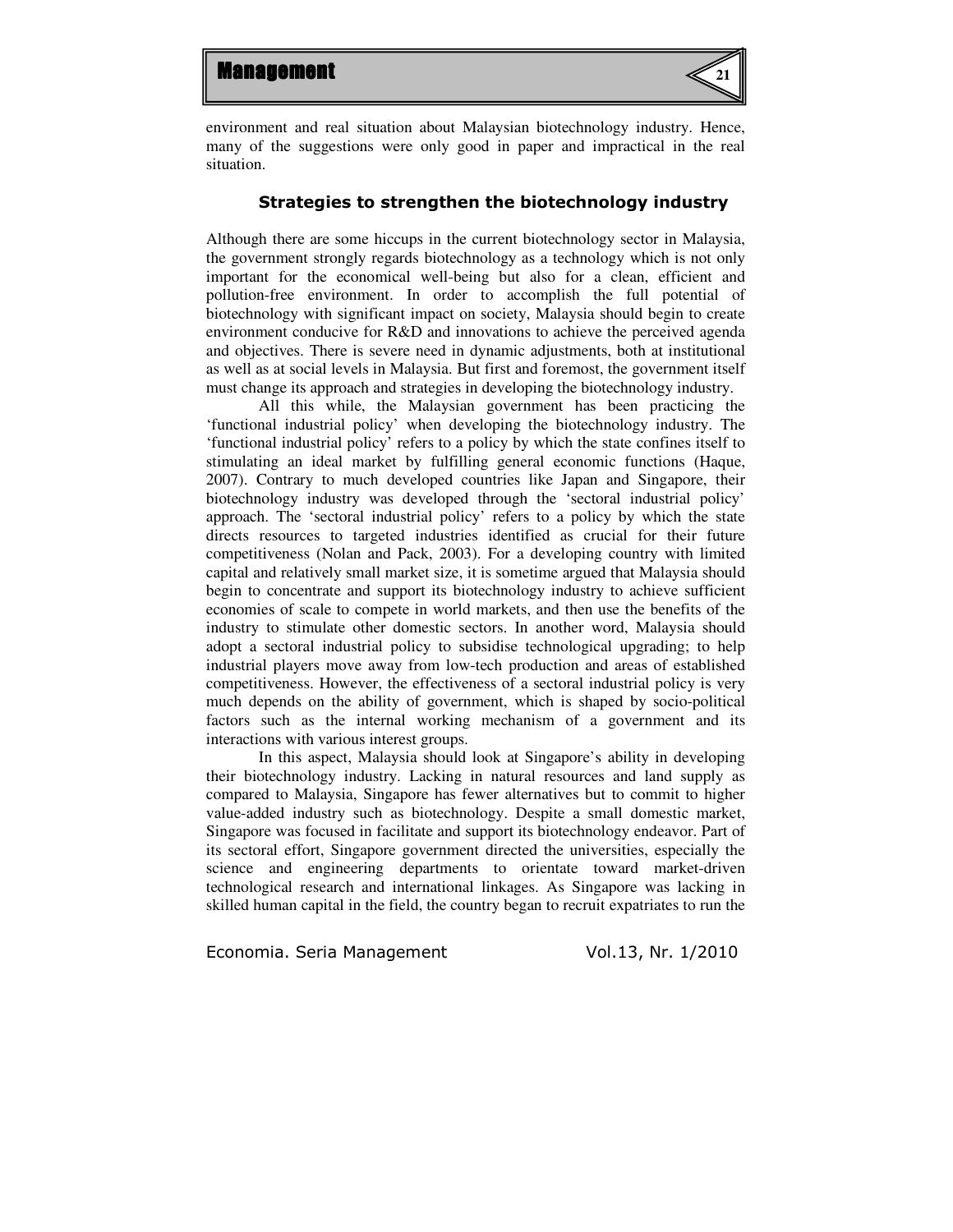

industry. Besides, the government contributed substantial financial support to train undergraduate and post-graduate in the field of bioscience. Many schemes were established to support personnel from the industry and academic for taking short courses and research attachments overseas; and to encourage companies to send employees to local universities to work on projects for technological learning (Tan and Byrne, 1996). Furthermore, Singapore also established a conducive legal and regulatory climate to promote R&D and investments for the industry. Singapore is a signatory of the Patent Cooperation Treaty (PCT), a patent approved in the country is valid in the other 44 PCT countries including US and Western European Countries (Eisenberg, 2001). The formulation of the patenting schemes was one of the masterstroke step taken by the Singapore government to enhance its biotechnology industry.

Malaysia also may draw some lessons from Cuba's experience in developing their biotechnology industry. Biotechnological development in Cuba was given a substantial boost as a result of an epidemic of dengue fever that broke out in 1981.<sup>15</sup> Since then, Cuba was very much focused on developing their health care sector using biotechnology. Modern biotechnology was used to facilitate product diversification and import substitution especially vaccines. Besides, Cuba recognizes that participating in the global market involves forging alliances with a wide range of enterprises, especially those that have extensive marketing networks. Cuba's biotechnology industry is an example of the importance of political leadership on technological matters, domestic funding for research activities, creation of appropriate research institutions, and international alliances for product commercialization.

Unless purposeful action is taken to move towards new activities, Malaysia may not be able to overcome the current shortcomings that are backlogging its biotechnology industry. Hence, Malaysia should seriously begin to focus on solving the shortcomings, especially in the aspect of human capital; funding; commercialisation effort; and technical collaborations to strengthen their industrial base.

The key strategy to foster the development of biotechnology industry is the building, mobilization as well as the efficient utilization of scientific expertise through training and education. In this aspect, new curriculum should be developed to cater the needs for the required human resource. The Ministry of Science, Technology and Innovation (MOSTI) and Ministry of Higher Education (MOHE) should work together in developing syllabus and curriculum which is on par with the industry's requirement and demand. Graduate and undergraduate training underpin the development of in-country capability in the basic biological sciences. This is vital in the effort to produce highly qualified and skilled human capital. Malaysia also should improve the current post-doctoral fellowship system by establishing considerable number of postdoctoral fellowships which are a key component of keeping abreast of the latest advances worldwide. Besides, Malaysia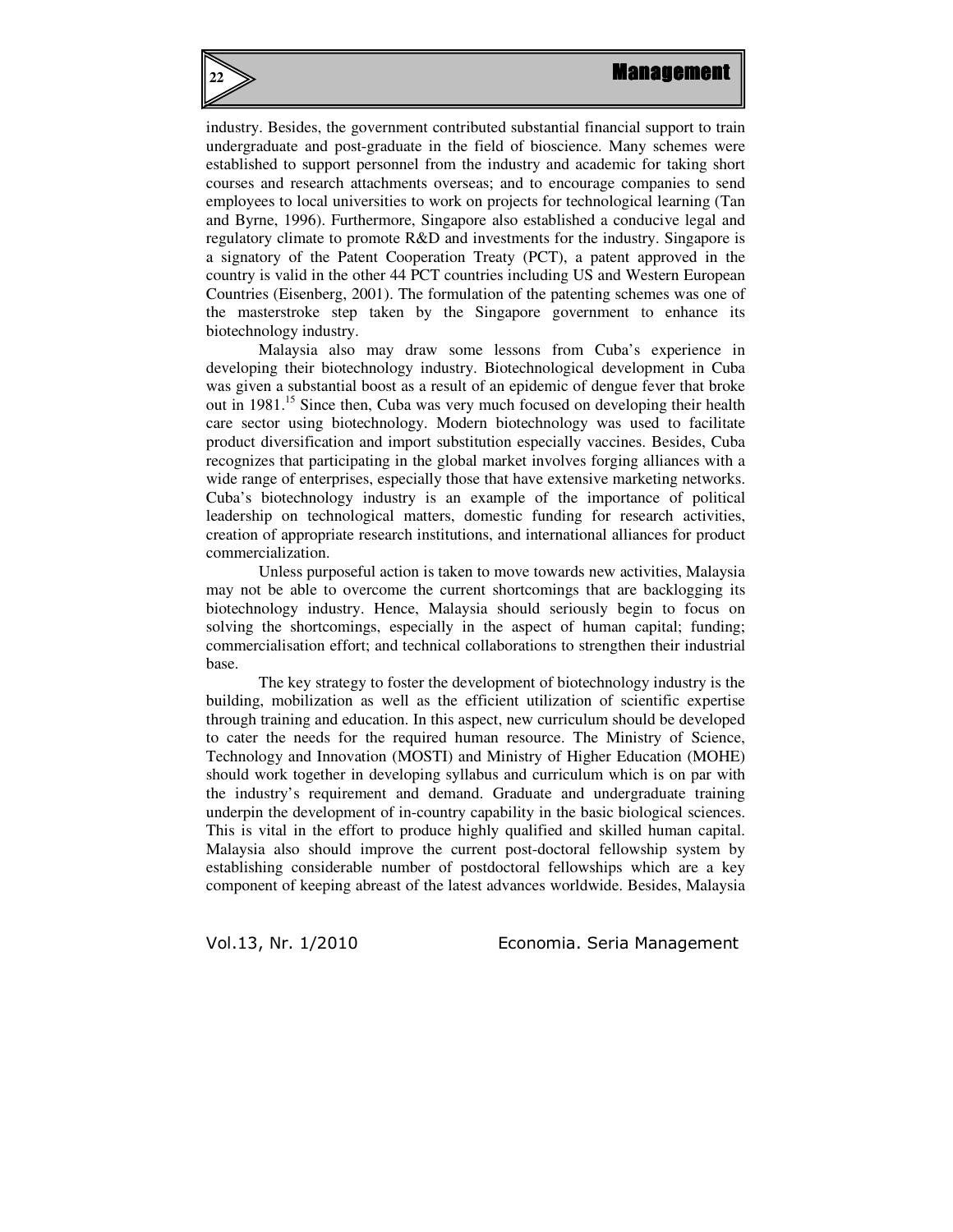

should consider recruiting expatriates or professional scientist from foreign land, at least for the start, to run the industry along with local manpower.

Although Malaysia is allocating considerably fair amount of money for the research and development purpose, the funding should be focused on the niche area of R&D only. Since biotechnology is a high cost venture, there is a special need for long term planning in resource allocation for the optimal utilization of any infrastructure set up. The drying-up of funds at intermediate stages and limited operating budgets are identified as a main cause for low achievements and have reduced benefits to a fraction of that expected. In this aspect, Malaysia may follow Cuba's strategy in sectoral funding for research activities. With proper financial planning providing for sustained funding, R&D in Malaysia can become more efficient and productive.

Comparison of the biotechnology development in Malaysia with that of Singapore or other countries with active biotechnology networks suggests that the absence of collaboration and technical network could have limited the development of the industry. Therefore, alliances between the country's public biotechnology R&D agencies and leading private companies which form the pool of scientific expertise in biotechnology could help in building competent and competitive industry. So far, research collaborations in Malaysia are usually set up by individual institutions with specialized local or foreign laboratories on specific projects only. Hence, there is a pressing need for Malaysia to join as many research networks as possible, particularly those involving other developing countries with comparable economic status and similar research interests. However, this effort would require continues public sector investments from domestic and external resources, innovative funding mechanisms from international development agencies, and involvement of both local private sector companies and transnational companies. At the same time, joint ventures or collaborations between local and foreign companies would encourage product commercialization. Foreign companies may need the market and access to natural resources whilst local firms need access to the technology. The win-win situation will not only enables the domestic firm to get full access to the protected knowledge of the foreign firm, but also provide a suitable platform to commercialize their research products.

## Conclusion

Overall, it must be concluded that the biotechnology industry in Malaysia is still in the infant stage. Even though Malaysia has introduced National Biotechnology Policy in 2005, the desired result is yet to be seen as consequences of unfavourable implementation. Thus, Malaysia needs to clearly redefine and focus on the national agenda with planned strategy to best achieve them. Generally, most of the constraints that are holding back the biotechnology sector in Malaysia can be resolved with the appropriate policies. Furthermore, biotechnology needs to be addressed from a global point of view, from human resource development to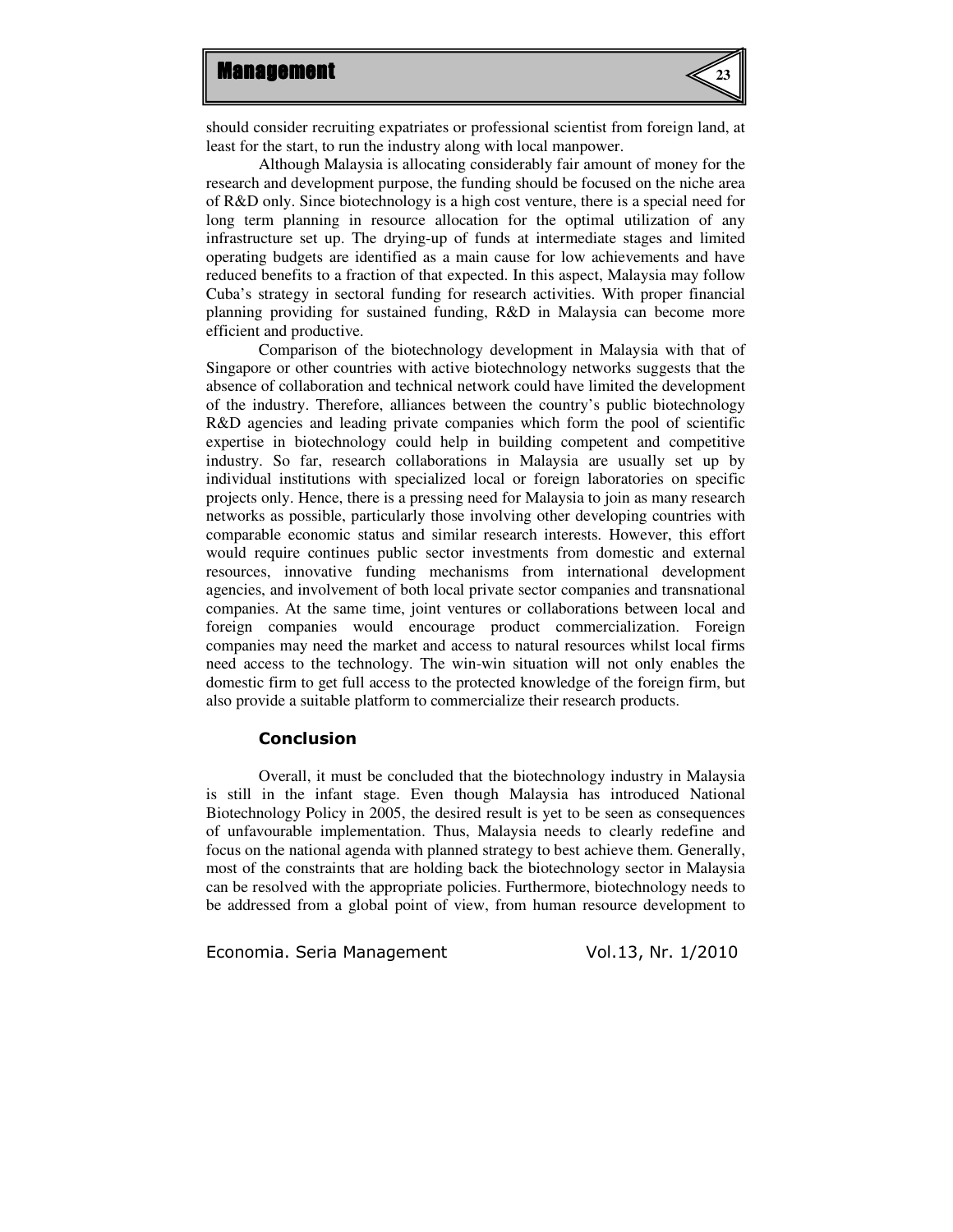

#### **End Notes**

**24**

- <sup>1.</sup> Snodgrass, D. R. (n.d.). Successful Economic Development in a Multi-Ethnic Society: The Malaysian Case. Retrieved July 15, 2009, from http://www.cid. Harvard. edu/hiid /503.pdf
- Kambing. (2006, May 24). Economy of Malaysia (10.29 p.m.). Message posted to http://economymalaysia1313.blogspot.com
- Mansor, N., Kasim, N. H. and Yong, S. L. (n.d.). Malaysia: Labelling Regulations on Natural Rubber Condoms and the WTO TBT Agreement. Retrieved July 15, 2009, from http://www.wto.org/english/rese/bookspe/casestudiese/case24e.htm
- 4. Biotechnology: global industry guide. (2008). Retrieved July 13, 2009, from http:// www.piribo.com/publications/biotechnology/biotechnology.html
- 5. RM45b in biotech revenue by 2013: Report. (2009, June 23). Business Times Sunday. Retrieved from http://www.btimes.com.my/Current\_News/BTIMES/articles/ 200906 23143845/Artice
- 6. IBIS*World*. (2009, January). Global Biotechnology: Global Industry Report. Retrieved July 17, 2009, from http://www.ibisworld.com/globalindustry/retail.aspx? indid=2010&chid=1rcid=0
- Economy of Malaysia. (n.d.). Retrieved July 12, 2009, from http://en.wikipedia.org/ wiki/ Economy \_ of\_Malaysia
- <sup>8.</sup> Daud, H. M. (n.d.). The Current and Future Outlook of Agricultural Biotechnology in Malaysia. *Asian Biotechnology and Development Review*. Retrieved July 15, 2009, from www.ris.org.in/abdr\_nov2.pdf
- 9. Report of the 'Food Price Structure Study Malaysia, commissioned by Consumers International Asia Pacific Office. (n.d.). Retrieved July 14, 2009, from http://www. consumersinternational.org/Templates/Internal.asp?NodeID=93305
- <sup>10.</sup> How to Forecast Generic Pharmaceutical Prices: A practical method to estimate future generic product prices. (n.d.). Retrieved July 16, 2009, from http://www. piribo.com/publications/generic\_drugs/how\_forecast\_generic\_pharmaceutical\_prices.h tml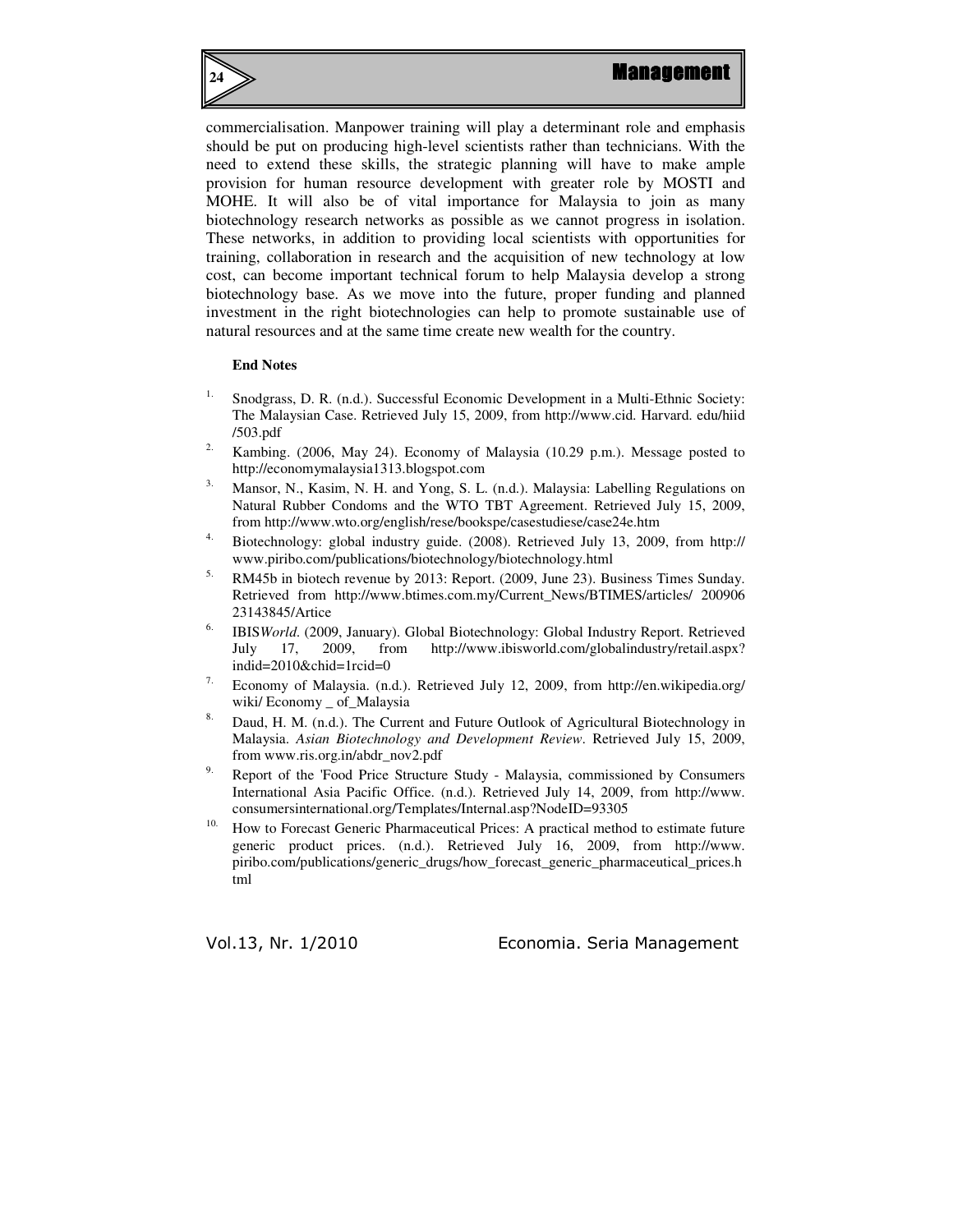

- <sup>11.</sup> Daud, H. M. (n.d.). The Current and Future Outlook of Agricultural Biotechnology in Malaysia. *Asian Biotechnology and Development Review*. Retrieved July 15, 2009, from www.ris.org.in/abdr\_nov2.pdf
- <sup>12.</sup> Baqthier. (2004, February 21). Biovalley Malaysia (01.43 p.m.). Message posted to http://www.skyscrapercity.com/showthread.php?t=86963
- <sup>13.</sup> BiotechCorp Annual Report 2008. Retrieved July 15, 2009, from http://www. Biotechcorp.com.my
- 14. Australian biotech market cap up 81 percent: PWC. (n.d.). *BioSpectrum*. Retrieved July 14, 2009, from http://www.biospectrumasia.com/Content/100406AUS550.asp
- *15.* Biological Overview. (2008)*.* The Nuclear Threat Initiative (NTI). Retrieved July 16, 2009, from *http://www.nti.org/e\_research/profiles/Cuba/Biological/index.html*

### References

- Ahmad, N. (2005). Malaysia announces New National Biotechnology Policy. Retrieved July 16, 2009, from www.ita.doc.gov/td/health/malaysia\_biotech05.pdf
- Badawi, A. H. A. (2007, June). Speech at the Malaysia-Bosnia and Herzegovina Business Forum, 21<sup>st</sup> June 2007. Retrieved July 13, 2009, from http://www.pmo.gov.my/ucapan/ ?m=p&p=paklah&id=3110
- Badawi, A. H. A. (2006). The official launch of BioMalaysia 2006. Retrieved July 13, 2009, from http://abdullah.cdc.net.my/malaysia/ speeches/2006/2006-12-06.php
- Bahagian Biotechnology Kebangsaan (BIOTEK). www.biotek.gov.my
- Biotechnology for Wealth Creation. Chapter 6, Ninth Malaysia Plan (2006-2010). Retrieved July 12, 2009, from www.utusan.com.my/utusan/SpecialCoverage/RMK9/ .../Chapter6.pdf
- Cyranosk, D. (2005). The valley of ghosts. *Nature,* 436, 620-621
- Drabble, H, J, (2000). *An Economic History of Malaysia, c.1800-1990: The Transition to Modern Economic Growth*. London: Macmillan Press and New York: St. Martin's Press
- Duffy, M. (2001, December). Who Benefits from Biotechnology? Presented at the American Seed Trade Association meeting 5-7 December, 2001, Chicago, IL. Retrieved July 16, 2009, from http://www/leopold.iastate.edu/pubinfo/papersspeeches/biotech.html
- Eisenberg, H. M. (2001). Patent Law You Can Use: Patent Cooperation Treaty (PCT). Retrieved July 15, 2009, from www.yale.edu/ocr/pfg/guidelines/docs/PCT.pdf
- Haque, R. U. (2007, April). Rethinking Industrial Policy. P*aper was originally written as a think piece on "rethinking industrial policy" for UNCTAD Investment, Technology and Enterprise Development Division*
- Jusoh, S. (2006). Is Intellectual Property a Catalyst for Development? The case of biotechnology sector in Malaysia and Singapore. ATDF Journal, 3(3), 38-49
- Latiff, A. and Zakri, A. H. (2000). Protection of Traditional Knowledge, Innovations and Practices: The Malaysian Experience. *Paper presented at UNCTAD Expert Meeting on Systems and National Experiences for Protecting Traditional Knowledge, Innovations and Practices*